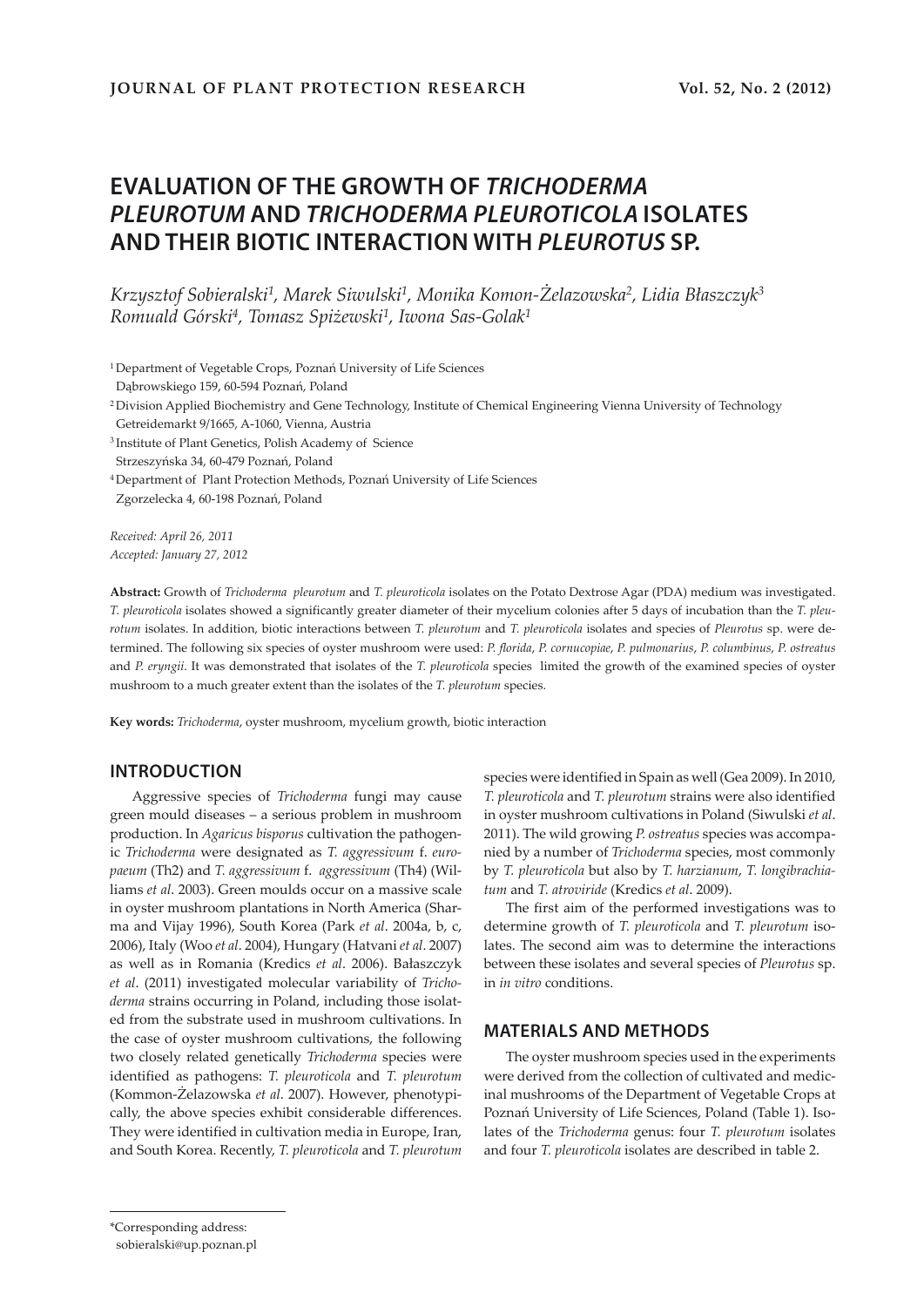| Species        | Strain number | Origin                                                                                |
|----------------|---------------|---------------------------------------------------------------------------------------|
| P. florida     | Pf149/B       | Collection of cultivated and medicinal mushrooms                                      |
| P. cornucopiae | Pc74/C        | from the Department of Vegetable Crops, Poznań<br>University of Life Sciences, Poland |
| P. pulmonarius | Pp47/A        |                                                                                       |
| P. columbinus  | Pc88/F        |                                                                                       |
| P. ostreatus   | Po44/S        |                                                                                       |
| P. eryngii     | Pe132/P       |                                                                                       |

Table 1. List of *Pleurotus* sp. strains used in the experiment

Table 2. List of *Trichoderma* isolates used in the experiment

| Isolate         | Strain number    | Origin                                                                                  |  |  |  |  |
|-----------------|------------------|-----------------------------------------------------------------------------------------|--|--|--|--|
| T. pleurotum    | E136             | Vienna University of Technology, Institute<br>of Chemical Engineering, Division Applied |  |  |  |  |
| T. pleurotum    | E139             | Biochemistry and Gene Technology, Austria                                               |  |  |  |  |
| T. pleurotum    | T53/B            | Institute of Genetics                                                                   |  |  |  |  |
| T. pleurotum    | T270/C           | Polish Academy of Science, Poznań, Poland                                               |  |  |  |  |
| T. pleuroticola | M <sub>141</sub> | Vienna University of Technology, Institute                                              |  |  |  |  |
| T.pleuroticola  | M143             | of Chemical Engineering, Division Applied<br>Biochemistry and Gene Technology, Austria  |  |  |  |  |
| T. pleuroticola | T6/PR            | Institute of Genetics                                                                   |  |  |  |  |
| T. pleuroticola | T52/2D           | Polish Academy of Science, Poznań, Poland                                               |  |  |  |  |

The trial was conducted on Potato Dextrose Agar (PDA) medium (Oxoid Ltd., England) in the biological laboratory of the Department of Vegetable Crops at Poznań University of Life Sciences. During the first stage of the investigations, growth of the examined *T. pleurotum* and *T. pleuroticola* isolates on the above-mentioned PDA medium was determined. Inoculations were performed in a laminar-airflow cabinet by putting mycelia discs (5 mm diameter) of the examined *Trichoderma* isolate in the centre of the medium in a Petri dish. The dish was 9 cm in diameter. Discs were cut out from the PDA medium overgrown with the mycelium of the examined strains. Incubation was carried out in an incubator with no light access, at a temperature of 24–25C and relative air humidity ranging from 80 to 85%. The diameter of the fungus colony was measured after 5 days of incubation.

In the course of the second stage of the experiment, the individual biotic effect (IBE) was estimated with the index of biotic relations developed by Mańka (1974) (Table 3). For this purpose, mycelia discs of *Pleurotus* strains and competitive *Trichoderma* were placed on a Petri dish at a distance of 4 cm from each other. Using a plastic pipe of 5 mm diameter, the discs were cut out from PDA media overgrown with the mycelium of the examined mushroom. The mycelia discs of examined *T. pleurotum* and *T. pleuroticola* isolates, were inoculated 7 days after the inoculation of the tested *Pleurotus* strain. Incubation was carried out in the conditions described above. Mycelium growth measurements of the investigated fungus were taken every 24 hours. Assessments of interactions between the developing mycelia were determined. The observations noted: the degree of one colony surrounding the other, width of the inhibition zone, and growth limitation or infestation of one colony by the other. A precise description of the method of conducting the experiment was given by Frużyńska-Jóźwiak *et al*. (2010).

The experiment was established in six replications in a random design. Two cycles of the experiments were conducted. No significant differences between cycles were found.

Table 3. Score scale for the determination of individual biotic effect (IBE) (acc. to Mańka 1974)

| Type of interaction between colonies                                                                          | Points   |  |  |
|---------------------------------------------------------------------------------------------------------------|----------|--|--|
| Both colonies are in contact along a straight line                                                            | $\Omega$ |  |  |
| Colony A remains in contact with colony B along a slightly curved line                                        | $+1$     |  |  |
| so that it surrounds less than 1/3 of colony A                                                                |          |  |  |
| Colony A remains in contact with colony B along a curved line                                                 | $+2$     |  |  |
| so that it surrounds at least 1/3 but less than 1/2 of colony A                                               |          |  |  |
| Colony A remains in contact with colony B along a curved line                                                 | $+3$     |  |  |
| so that it surrounds at least 1/2 but less than 2/3 of colony A                                               |          |  |  |
| Colony A remains in contact with colony B along a curved line                                                 | $+4$     |  |  |
| so that it surrounds at least 2/3 or more of colony A                                                         |          |  |  |
| Each millimetre of the inhibition zone is occupied by colony A                                                | $+1$     |  |  |
| Colony B at least by $1/3$ but less that $\frac{1}{2}$ smaller than its control colony developed individually | $+2$     |  |  |
| on a separate plate                                                                                           |          |  |  |
| Colony B at least by 2/3 smaller than its control colony developed individually                               | $+3$     |  |  |
| on a separate plate                                                                                           |          |  |  |
| Colony B completely undeveloped                                                                               | $+4$     |  |  |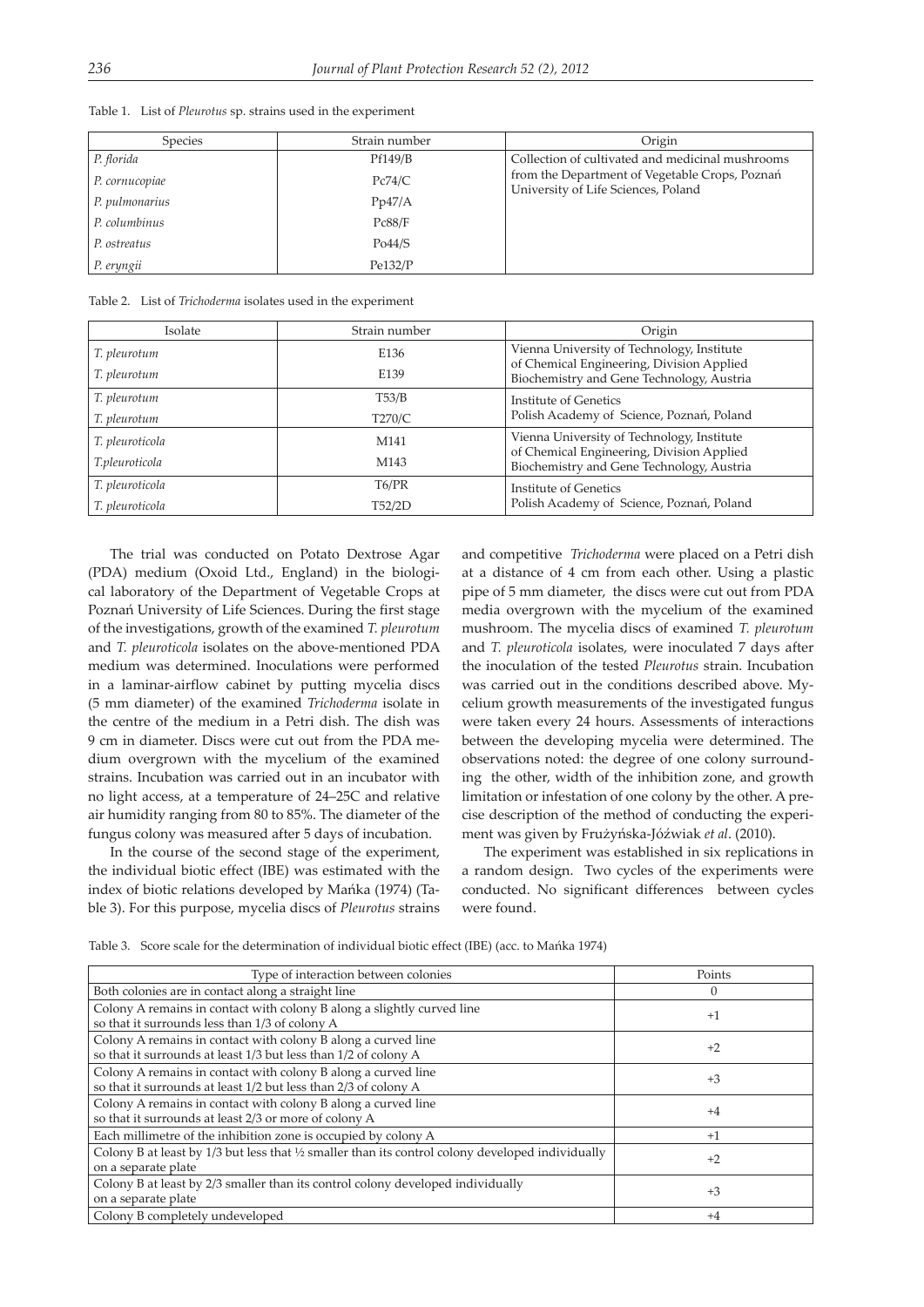#### **RESULTS**

Figure 1 presents growth of *T. pleurotum* and *T. pleuroticola* isolates on the PDA medium. The diameters of colonies of different strains of *T. pleurotum* after 5 days of incubation were similar and ranged from 72 to 75 mm. *T. pleuroticola* isolates exhibited significantly greater diameters of colonies after the above-mentioned period of incubation. The colony diameter of these isolates ranged from 83 to 88 mm. There were no significant differences between isolates.

When analysing IBE indices for *T. pleurotum* and *T. pleuroticola* isolates, this index assumed a different value depending on the tested *Pleurotus* species. The examined *T. pleurotum* isolates exhibited a very similar IBE index in their interaction with all the species of *Pleurotus*. This index, in the case of all the examined isolates, varied from +3 to +5. No difference was found in the IBE index value for *T. pleurotum* isolates in their interaction with *P. cornucopiae*. In all the cases, the IBE index reached +5. The greatest sensitivity to the effect of *T. pleurotum* was shown by *P. cornucopiae.* A very similar value was also exhibited by the index in the case of the *T. pleurotum* isolate in its interaction with *P. columbinus*. The IBE index amounted to +4 with the exception of the *T. pleurotum* E136 isolate where the value was higher and reached +5. Considerable variation in the IBE index was determined in the case of *T. pleurotum* isolates in their interactions with *P. ostreatus* and *P. eryngii* (Table 4).

Table 4. Individual biotic effect index for *T. pleurotum* and *T. pleuroticola* isolates

| Trichoderma species                                                      | Isolate<br>designation       | Pleurotus    |              |              |              |              |              |              |              |              |              |              |              |
|--------------------------------------------------------------------------|------------------------------|--------------|--------------|--------------|--------------|--------------|--------------|--------------|--------------|--------------|--------------|--------------|--------------|
|                                                                          |                              | florida      |              |              | cornucopiae  |              | pulmonarius  |              | columbinus   |              | ostreatus    |              | eryngii      |
| T. pleurotum<br>T. pleurotum<br>T. pleurotum<br>T. pleurotum             | E139<br>E136<br>T53/B T270/C | $+4$<br>$+5$ | $+4$<br>$+4$ | $+5$<br>$+5$ | $+5$<br>$+5$ | $+4$<br>$+4$ | $+4$<br>$+5$ | $+5$<br>$+4$ | $+4$<br>$+4$ | $+4$<br>$+4$ | $+5$<br>$+3$ | $+5$<br>$+3$ | $+4$<br>$+4$ |
| T. pleuroticola<br>T. pleuroticola<br>T. pleuroticola<br>T. pleuroticola | M141 M143 T6/<br>PR T52/2D   | $+6$<br>$+5$ | $+6$<br>$+6$ | $+6$<br>$+7$ | $+7$<br>$+7$ | $+6$<br>$+7$ | $+6$<br>$+6$ | $+6$<br>$+5$ | $+6$<br>$+7$ | $+5$<br>$+5$ | $+6$<br>$+7$ | $+6$<br>$+6$ | $+6$<br>$+6$ |



Fig. 1. Diameter of the colonies of *T. pleurotum* and *T. pleuroticola* isolates after 5 days of incubation on PDA medium

The IBE index for the examined *T. pleuroticola* isolates and *Pleurotus* sp. strains was significantly higher and ranged from +5 to +7. For the interaction between the *T. pleuroticola* isolate and *P. florida*, the IBE index was similar and amounted to +6, with the exception of the T6/PR isolate where the IBE index was found to be lower (+5). *T. pleuroticola* isolates in their interaction with *P. cornucopiae* showed a similar IBE index amounting to +7, with the exception of the M141 strain for which the IBE index reached the value of +6. This species of *Pleurotus* showed the greatest sensitivity to *T. pleuroticola* isolates. The IBE index for the examined *T. pleuroticola* isolates and *P. pulmonarius* as well as *P. eryngii* amounted to +6, with the exception of the T6/PR isolate for which the IBE value was higher - reaching a value of  $+7$ . The IBE index for interactions between the *T. pleuroticola* isolates and *P. columbinus* as well as *P. ostreatus* fluctuated within wider limits from  $+5$  to  $+7$ .

## **DISCUSSION**

Experiments involving the growth of *T. pleurotum* and *T. pleuroticola* isolates on PDA medium did not show any significant differences in colony diameters of the isolates after 5 days of incubation. All the examined *T. pleuroticola* isolates exhibited a significantly greater colony diameter after the incubation period than *T. pleurotum* isolates. The above results correspond with those reported by Siwulski *et al*. (2011).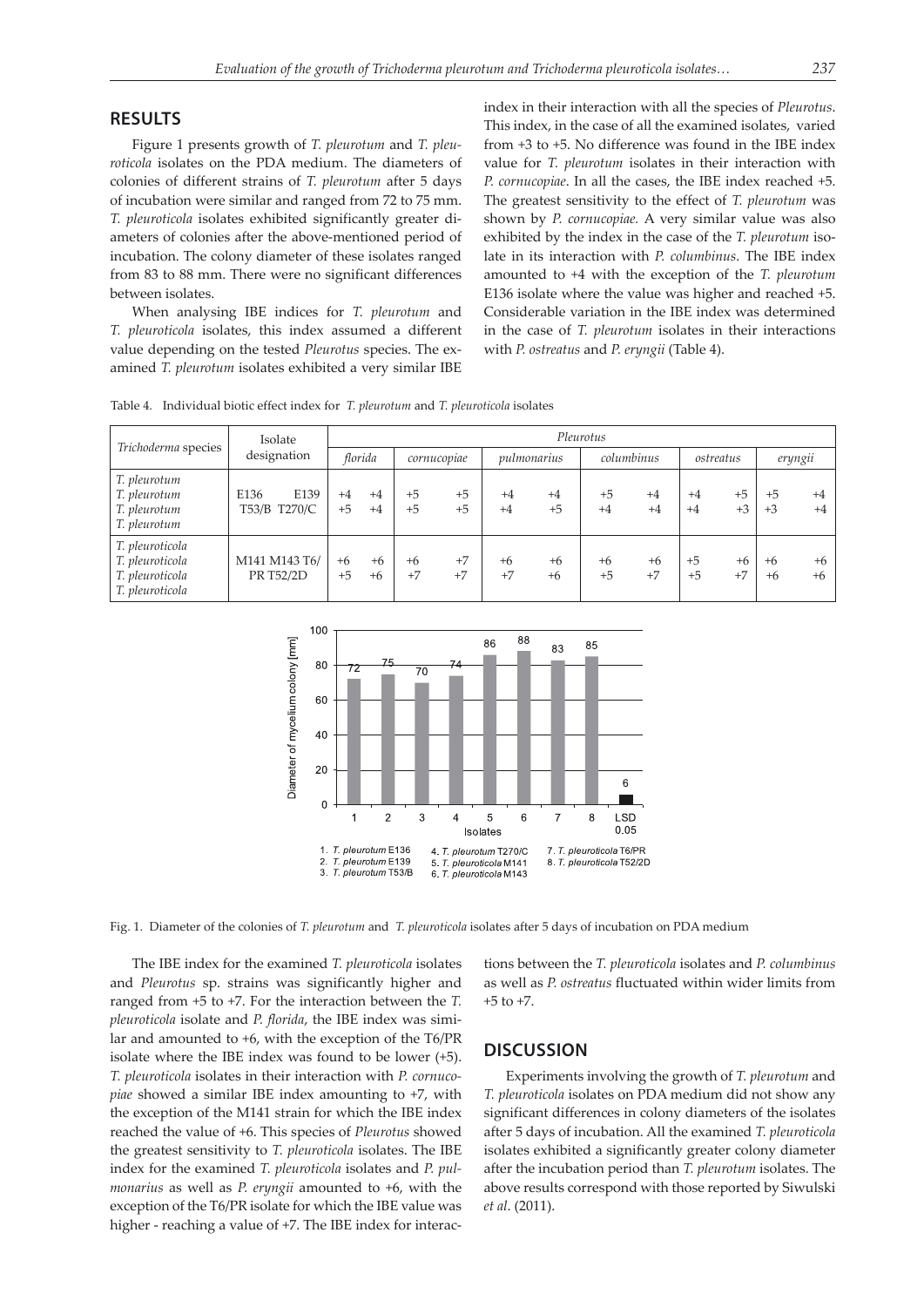In the available literature on the subject, there is no precise information regarding the impact of *T. pleurotum* and *T. pleuroticola* species on the mycelium development of different species of *Pleurotus* sp. In the described investigations, the authors used six different *Pleurotus* species as well as eight isolates of *T. pleurotum* and *T. pleuroticola*. The analysis of IBE indices for individual *T. pleurotum* and *T. pleuroticola* isolates demonstrates that isolates of the *T. pleuroticola* species reduced growth of the examined *Pleurotus* sp. species considerably more than isolates of the *T. pleurotum*. In the case of all examined *T. pleurotum* isolates, the value of the IBE index in their interactions with *Pleurotus* species ranged from +3 to +5. The IBE index for *T. pleuroticola,* on the other hand, reached a value from +5 to +7. When analysing table 3, it can be said that the IBE index of *T. pleurotum* isolates in interaction with individual species of *Pleurotus,* was fairly similar within species and isolates. *T. pleurotum* to the greatest extent inhibited the development of *P. cornucopiae*, which was the most sensitive species to the effect of this fungus. The relatively highest variability of the IBE index for *T. pleurotum* isolates and the *Pleurotus* species occurred in the case of *P. eryngii*. A similar variability in the IBE index was determined for the *T. pleurotum* isolates in interaction with *P. ostreatus*. Greater differences were found in the value of the IBE index for *T. pleuroticola* isolates in interaction with the *Pleurotus s*pecies. The species most sensitive to *T. pleuroticola* was *P. cornucopiae*

The obtained results support the observations of Kommon-Żelazowska *et al*. (2007) regarding faster mycelium growth and the overgrowing of the *P. ostreatus* mycelium by *T. pleuroticola* isolates. The above-mentioned researchers demonstrated that *T. pleuroticola* can overgrow *P. ostreatus* mycelium, whereas the *T. pleurotum* isolates penetrate up to 3 mm into *P. ostreatus* mycelium and then it ceases to overgrow mycelium of the oyster mushroom. The performed investigations indicated that mycelium of the examined oyster mushroom species exhibited a certain antagonistic response in relation to *T. pleurotum* isolates. The above experiments confirmed the fact that none of the experimental mycelia of oyster mushroom exhibited an antagonistic response to *T. pleuroticola* isolates, which were characterized by a very high IBE index in their interactions with nearly all *Pleurotus* species. Only in some cases did the value of the IBE index for the examined *T. pleuroticola* isolates in their interaction with *Pleurotus* sp. species amount to +5. In the majority of the cases, the index reached a value of +6 or +7 indicating the absence of antagonistic responses in relation to *T. pleuroticola* isolates.

Information can be found in the literature about some mushroom species which exhibit a defense response to some aggressive *Trichoderma* isolates. This kind of response was shown by the shiitake (*Lentinula edodes*) as well as oyster mushrooms (*P. ostreatus* and *P. eryngii*) (Savoie *et al*. 2001). *Trichoderma aggressivum* f. *europaeum* is one of the most dangerous pathogens in mushroom production. This species causes large losses in edible and medicinal mushroom cultivation. Earlier investigations by the authors on interaction of edible mushroom species with pathogenic fungi revealed that certain antagonis-

tic responses to *T. aggressivum* f. *europaeum* isolates were shown by some strains of *Coprinus comatus*. (Frużyńska-Jóźwiak *et al*. 2011). Other investigations carried out by the authors (Siwulski *et al*. 2009; Sobieralski *et al*. 2009) correspond with the results obtained in our described experiment. The tested species and strains of *Agaricus* and *Pleurotus* were very sensitive to the effect of *Trichoderma*. They did not exhibit any defensive response in relation to *T. aggressivum* f. *europaeum* isolates. The studies also revealed a significant ability of *Trichoderma* to inhibit mycelium development in the case of some *Pleurotus* species. The most sensitive to *Trichoderma* impact was *P. cornucopiae*. The results clearly indicated greater inhibition of *Pleurotus* growth by *T. pleuroticola* isolates.

## **REFERENCES**

- Błaszczyk L., Popiel D., Chełkowski J., Koczyk G., Samuels G. J., Sobieralski K., Siwulski M. 2011. Species diversity of *Trichoderma* in Poland. J. Appl. Genetics – on line (DOI 10.1007/ s13353-011-0039-z)
- Frużyńska-Jóźwiak D., Siwulski M., Sobieralski K., Sas-Golak I., Błaszczyk L. 2011. Impact of *Trichoderma* isolates on the mycelium development of wild strains of *Coprinus comatus* (Müll.) S.F. Gray. J. Plant Prot. Res. 51 (2): 163–166.
- Gea F.J. 2009. First report of *Trichoderma pleurotum* on oyster mushroom crops in Spain. J. Plant Pathol. 91 (2). p. 504.
- Hatvani L., Antal L., Manczinger L., Szekeres A., Druzhinina I.S., Kubicek C.P., Nagy E., Vagvolgyi C., Kredics L. 2007. Green mold diseases of *Agaricus* and *Pleurotus* spp. are caused by related but phylogenetically different *Trichoderema* species. Phytopathology 97 (4): 532–537.
- Komon-Zelazowska M., Bisset J., Zafari D., Hatvani L., Manczinger L., Woo S., Lorito M., Kredics L., Kubicek C.P., Druzhinina I.S. 2007. Genetically closely related but phenotypically divergent *Trichoderm*a species cause green mold disease in oyster mushroom farms worldwide. Appl. Environ. Microbiol. 73 (22): 7415–7426.
- Kredics L., Hatvani L., Antal L., Manczinger L., Druzhinina I.S., Kubicek C.P., Szekeres A., Nagy A., Vagvolgyi C., Nagy E. 2006. Green mold disease of oyster mushroom in Hungary and Transylvania. Acta Microbiol. Immunol. Hung. 53: 306–307.
- Kredics L., Kocsube S., Nagy L., Komon-Zelazowska M., Manczinger L., Sajben E., Nagy A., Vagvolgyi C., Kubicek C.P., Druzhinina I.S., Hatvani L. 2009. Molecular identification of *Trichoderma* species associated with *Pleurotus osteratus* and natural substrates of the oyster mushroom. Microbial. Lett. 300: 58–67.
- Mańka K. 1974. Zbiorowiska grzybów jako kryterium oceny wpływu środowiska glebowego na choroby roślin. Zesz. Probl. Post. Nauk Rol. 160: 9–23.
- Park M.S., Bae K.S., Yu S. H. 2004a. Molecular and morphological analysis of *Trichoderma* isolates associated with green mold epidemic of oyster mushroom in Korea. J. Huazhong Agric. Univ. 23: 157–164.
- Park M.S., Bae K.S., Yu S.H. 2004b. Morphological and molecular of *Trichoderma* isolates associated with green mold epidemic of oyster mushroom in Korea. Accessed on: www.mushworld.com